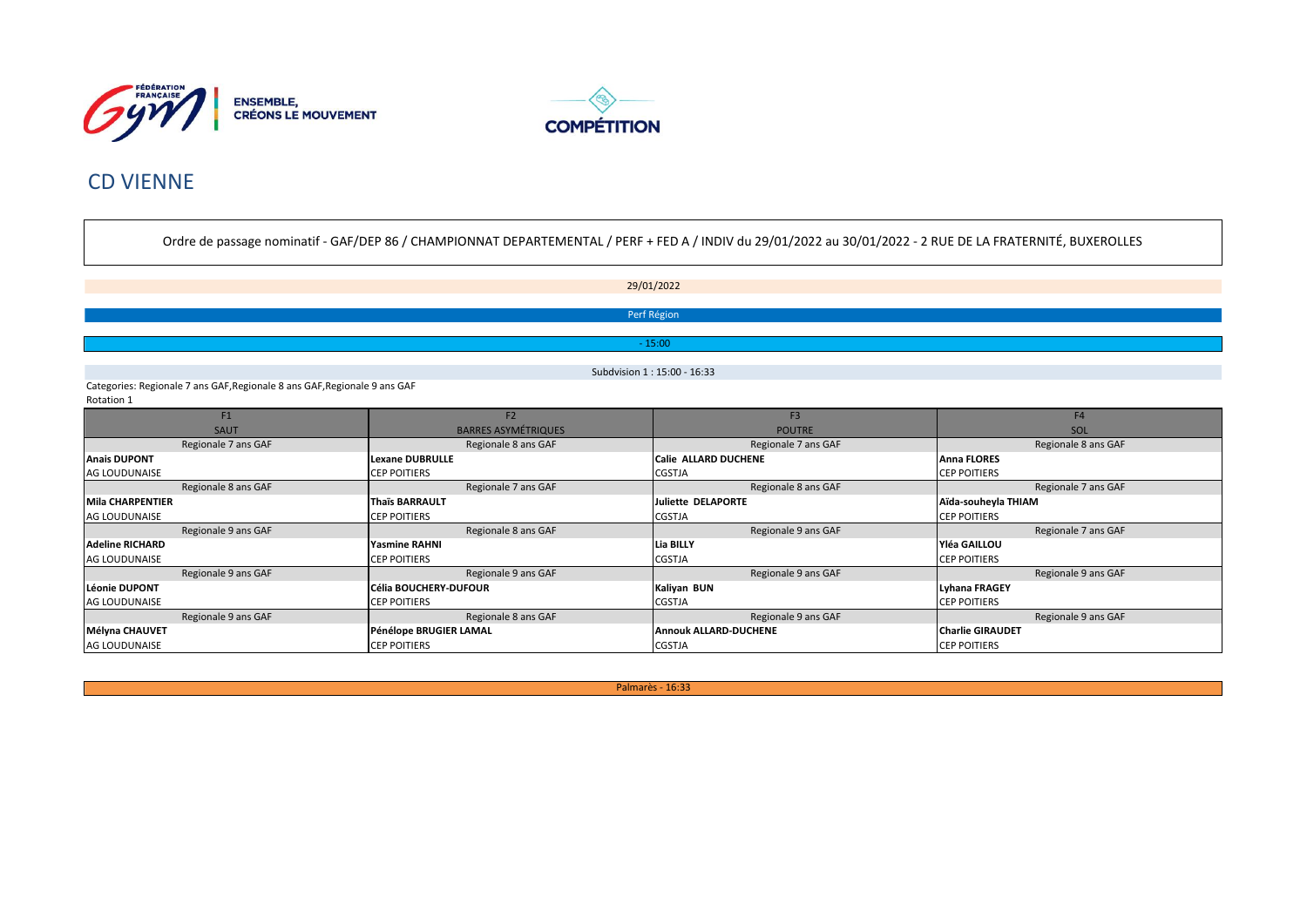### Subdvision 2 : 16:45 - 18:56

Categories: Regionale 10-11 ans GAF, Regionale 12-13 ans GAF, Regionale 14-15 ans GAF, Regionale 16-17 ans GAF, Regionale 18 ans et plus GAF Rotation 1

| F17                           | F18<br>F <sub>19</sub>       |                                                    | F20                          |  |
|-------------------------------|------------------------------|----------------------------------------------------|------------------------------|--|
| SAUT                          | <b>BARRES ASYMÉTRIQUES</b>   | <b>POUTRE</b>                                      | SOL                          |  |
| Regionale 10-11 ans GAF       | Regionale 10-11 ans GAF      | Regionale 14-15 ans GAF<br>Regionale 12-13 ans GAF |                              |  |
| Solene PERCEBOIS              | <b>Lilou MYLLER</b>          | <b>Chloé CATREVAUX</b>                             | <b>Célia NAUDON</b>          |  |
| SPG                           | <b>SPG</b>                   | <b>SPG</b>                                         | <b>CEP POITIERS</b>          |  |
| Regionale 16-17 ans GAF       | Regionale 10-11 ans GAF      | Regionale 12-13 ans GAF                            | Regionale 16-17 ans GAF      |  |
| <b>Celya THOMAS</b>           | Enora LO                     | <b>Lilou PLANCHON</b>                              | <b>Lou BORDEAU</b>           |  |
| SPG                           | <b>SPG</b>                   | <b>SPG</b>                                         | <b>CEP POITIERS</b>          |  |
| Regionale 16-17 ans GAF       | Regionale 10-11 ans GAF      | Regionale 12-13 ans GAF                            | Regionale 16-17 ans GAF      |  |
| <b>Kelly PLANCHON</b>         | <b>Shannel KRISMANN</b>      | Yeleen JEANBRUN-LORS                               | <b>Juline GUERPILLON</b>     |  |
| SPG                           | <b>SPG</b>                   | <b>SPG</b>                                         | <b>CEP POITIERS</b>          |  |
| Regionale 16-17 ans GAF       | Regionale 12-13 ans GAF      | Regionale 14-15 ans GAF                            | Regionale 18 ans et plus GAF |  |
| <b>Cheyenne ARNAULT</b>       | <b>Clemence ANTIGNY</b>      | Sara DJOSSINOU                                     | Louisa THOMAS                |  |
| <b>SPG</b>                    | <b>CGSTJA</b>                | <b>SPG</b>                                         | <b>CEP POITIERS</b>          |  |
| Regionale 16-17 ans GAF       | Regionale 18 ans et plus GAF | Regionale 14-15 ans GAF                            | Regionale 18 ans et plus GAF |  |
| <b>Candice PAIN GUILBAULT</b> | <b>Clemence LEFEBVRE</b>     | <b>Aina DIABY</b>                                  | <b>Capucine GABILLAT</b>     |  |
| <b>SPG</b>                    | <b>CGSTJA</b>                | <b>SPG</b>                                         | <b>CEP POITIERS</b>          |  |
|                               | Regionale 12-13 ans GAF      | Regionale 14-15 ans GAF                            | Regionale 18 ans et plus GAF |  |
|                               | <b>Helena BROSSARD</b>       | <b>Lilou ARNAULT</b>                               | <b>Emy SAINCOURT</b>         |  |
| <b>CGSTJA</b>                 |                              | <b>SPG</b>                                         | <b>CEP POITIERS</b>          |  |
|                               | Regionale 12-13 ans GAF      |                                                    |                              |  |
|                               | Chloé COOLS                  |                                                    |                              |  |
|                               | <b>CGSTJA</b>                |                                                    |                              |  |

Palmarès - 18:56

Nettoyage agrès - 19:15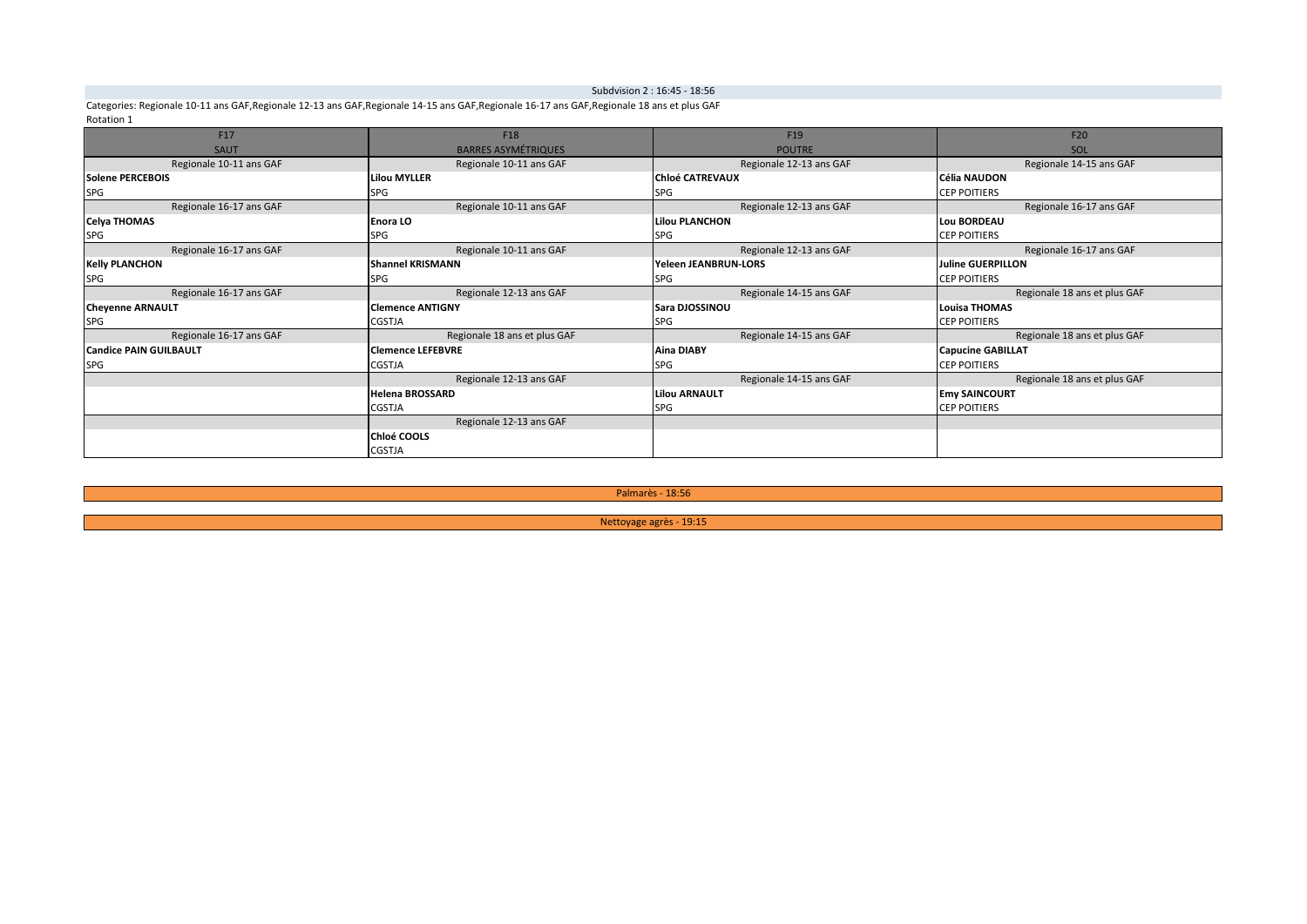### Perf National - 19:20

### Subdvision 1 : 19:20 - 21:30

Categories: Nationale 11 ans GAF,Nationale 13 ans GAF,Nationale 14 ans GAF,Nationale 15 ans GAF,Nationale 16 ans GAF,Nationale 17 ans GAF,Nationale 18-20 ans GAF,Nationale 21 ans et plus GAF Rotation 1

| F33                        | F34                        | F35                           | F36                          |  |
|----------------------------|----------------------------|-------------------------------|------------------------------|--|
| SAUT                       | <b>BARRES ASYMÉTRIQUES</b> | <b>POUTRE</b>                 | SOL                          |  |
| Nationale 15 ans GAF       | Nationale 11 ans GAF       | Nationale 13 ans GAF          | Nationale 15 ans GAF         |  |
| <b>Violette BRAY</b>       | <b>Laura CHAUPRADE</b>     | <b>Rose COURRET BONNEFOND</b> | <b>Margot MASSE</b>          |  |
| SPG                        | <b>AG LOUDUNAISE</b>       | <b>CEP POITIERS</b>           | CGSTJA                       |  |
| Nationale 15 ans GAF       | Nationale 18-20 ans GAF    | Nationale 13 ans GAF          | Nationale 16 ans GAF         |  |
| Nélia JEANBRUN-LORS        | <b>Julie ROCHERON</b>      | Loélia BARBOSA                | Elisa BAUDUIN                |  |
| <b>SPG</b>                 | <b>AG LOUDUNAISE</b>       | <b>CEP POITIERS</b>           | CGSTJA                       |  |
| Nationale 16 ans GAF       |                            | Nationale 15 ans GAF          | Nationale 16 ans GAF         |  |
| <b>Justine VILLANNEAU</b>  |                            | <b>Manon VEQUEAU</b>          | <b>Lily GARAUD</b>           |  |
| <b>SPG</b>                 |                            | <b>CEP POITIERS</b>           | CGSTJA                       |  |
| Nationale 17 ans GAF       |                            | Nationale 16 ans GAF          | Nationale 21 ans et plus GAF |  |
| Lola COURLIVANT            |                            | <b>Jeanne PACCALIN</b>        | <b>Manon CHEZEAUX</b>        |  |
| <b>SPG</b>                 |                            | <b>CEP POITIERS</b>           | CGSTJA                       |  |
| Nationale 18-20 ans GAF    |                            | Nationale 17 ans GAF          |                              |  |
| <b>Elina THOMAS</b>        |                            | <b>Isaure VINET</b>           |                              |  |
| <b>SPG</b>                 |                            | <b>CEP POITIERS</b>           |                              |  |
| Nationale 18-20 ans GAF    |                            | Nationale 21 ans et plus GAF  |                              |  |
| <b>Maureen BERTHONNEAU</b> |                            | <b>Emma BONNIN</b>            |                              |  |
| <b>SPG</b>                 |                            | <b>CEP POITIERS</b>           |                              |  |
|                            |                            |                               |                              |  |
|                            |                            |                               |                              |  |
|                            |                            |                               |                              |  |

Palmarès - 21:30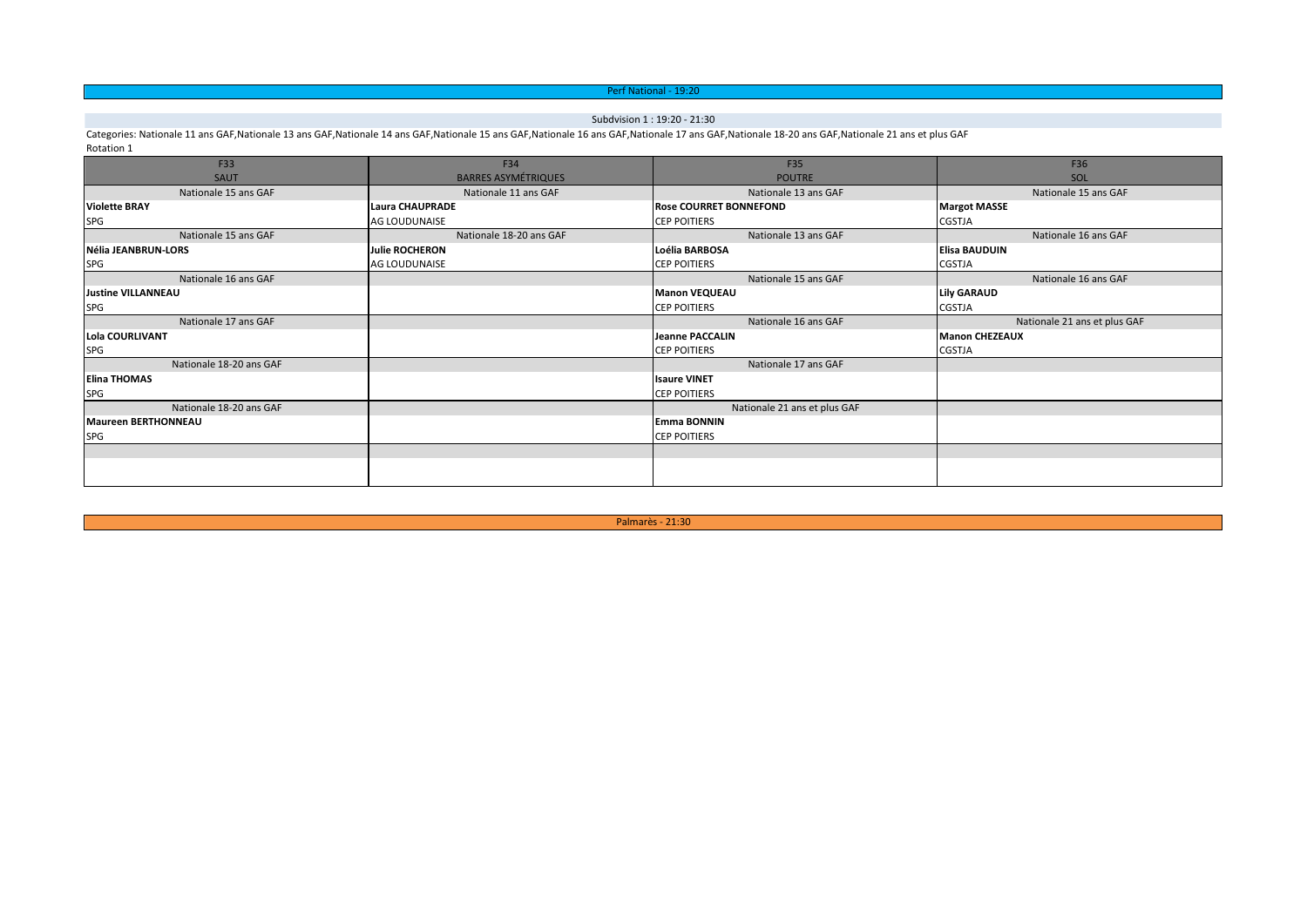



# **CD VIENNE**

Ordre de passage nominatif - GAF/DEP 86 / CHAMPIONNAT DEPARTEMENTAL / PERF + FED A / INDIV du 29/01/2022 au 30/01/2022 - 2 RUE DE LA FRATERNITÉ, BUXEROLLES

30/01/2022 Plateau

Fédérale A - 09:00

Subdvision 1:09:00 - 10:33

Categories: Federale A 10-11 ans GAF Rotation 1

| F1                       | F <sub>2</sub>             | F <sub>3</sub>           | F <sub>4</sub>             |
|--------------------------|----------------------------|--------------------------|----------------------------|
| <b>SAUT</b>              | <b>BARRES ASYMÉTRIQUES</b> | <b>POUTRE</b>            | SOL                        |
| Federale A 10-11 ans GAF | Federale A 10-11 ans GAF   | Federale A 10-11 ans GAF | Federale A 10-11 ans GAF   |
| <b>Matilde HORNA</b>     | <b>Alyssa DENISE</b>       | <b>Ava BOURGEOIS</b>     | <b>Omolara AHOUANMENOU</b> |
| SPG                      | <b>CEP POITIERS</b>        | <b>CGSTJA</b>            | <b>CEP POITIERS</b>        |
| Federale A 10-11 ans GAF | Federale A 10-11 ans GAF   | Federale A 10-11 ans GAF | Federale A 10-11 ans GAF   |
| <b>Maely ARNDT</b>       | Maïwen JACOB               | <b>Camille FRUCHARD</b>  | <b>Lily MARIAS</b>         |
| <b>SPG</b>               | <b>CEP POITIERS</b>        | <b>CGSTJA</b>            | <b>CEP POITIERS</b>        |
| Federale A 10-11 ans GAF | Federale A 10-11 ans GAF   | Federale A 10-11 ans GAF | Federale A 10-11 ans GAF   |
| Laya GUILLOT             | <b>Candice PASQUIER</b>    | Luna ICHTERTZ            | Lya BORDEAU                |
| SPG                      | <b>CEP POITIERS</b>        | <b>CGSTJA</b>            | <b>CEP POITIERS</b>        |
|                          | Federale A 10-11 ans GAF   | Federale A 10-11 ans GAF | Federale A 10-11 ans GAF   |
|                          | <b>Eva MARTINET</b>        | <b>Ambre COOLS</b>       | Louise CHABBERT            |
|                          | <b>CEP POITIERS</b>        | <b>CGSTJA</b>            | <b>CEP POITIERS</b>        |
|                          |                            |                          |                            |
|                          |                            |                          |                            |
|                          |                            |                          |                            |

Palmarès - 10:33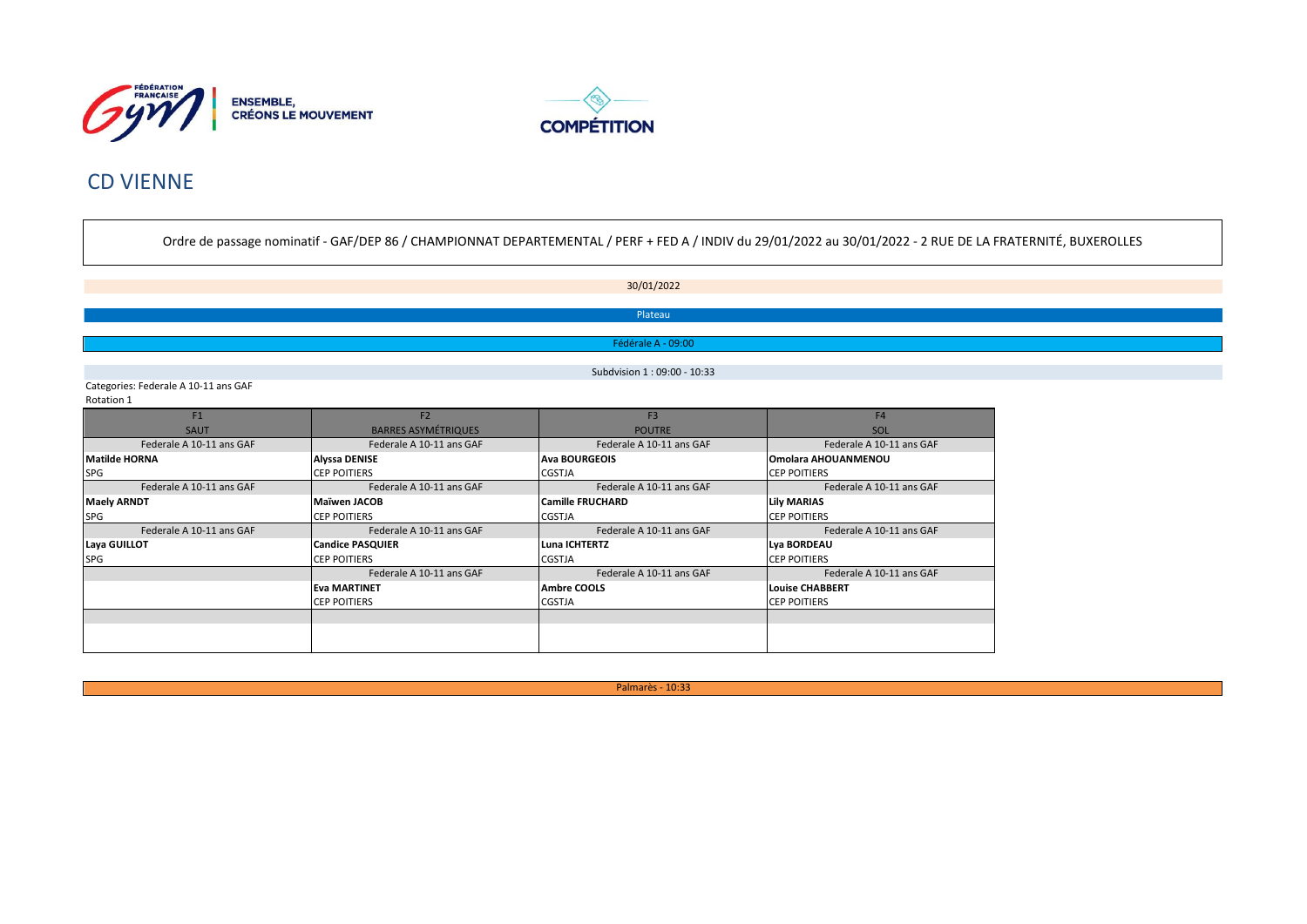Subdvision 2: 10:45 - 12:32

### Categories: Federale A 12-13 ans GAF

### Rotation 1

| F <sub>17</sub>          | F18                                                  | F <sub>19</sub>            | F <sub>20</sub>          |  |
|--------------------------|------------------------------------------------------|----------------------------|--------------------------|--|
| SAUT                     | <b>BARRES ASYMÉTRIQUES</b>                           | <b>POUTRE</b>              | SOL                      |  |
| Federale A 12-13 ans GAF | Federale A 12-13 ans GAF<br>Federale A 12-13 ans GAF |                            | Federale A 12-13 ans GAF |  |
| Lucile PERCEBOIS         | <b>Maina BOUTIN</b>                                  | <b>Clara GUILLOTEAU</b>    | Maëlys SANSIQUET CLERCY  |  |
| SPG                      | E.S.G.D.R                                            | <b>CGSTJA</b>              | <b>CEP POITIERS</b>      |  |
| Federale A 12-13 ans GAF | Federale A 12-13 ans GAF                             | Federale A 12-13 ans GAF   | Federale A 12-13 ans GAF |  |
| <b>May-line TEIXEIRA</b> | Lena BRARD                                           | <b>Haley BOURGOIN</b>      | <b>Manoa ROY</b>         |  |
| SPG                      | E.S.G.D.R                                            | <b>CGSTJA</b>              | <b>CEP POITIERS</b>      |  |
| Federale A 12-13 ans GAF | Federale A 12-13 ans GAF                             | Federale A 12-13 ans GAF   | Federale A 12-13 ans GAF |  |
| Madalen* JEAUD           | <b>Clémence CHATRON</b>                              | Vanina SALIGNAT            | Nina BOUYER              |  |
| <b>SPG</b>               | E.S.G.D.R<br><b>CGSTJA</b>                           |                            | <b>CEP POITIERS</b>      |  |
| Federale A 12-13 ans GAF | Federale A 12-13 ans GAF                             | Federale A 12-13 ans GAF   | Federale A 12-13 ans GAF |  |
| <b>Anais GUENIN</b>      | <b>Lola MAZIERES</b>                                 | <b>Emmy LAFOND</b>         | <b>Lily GARNIER</b>      |  |
| <b>SPG</b>               | E.S.G.D.R                                            | <b>GYM CLUB SUD VIENNE</b> | <b>CEP POITIERS</b>      |  |
| Federale A 12-13 ans GAF | Federale A 12-13 ans GAF                             | Federale A 12-13 ans GAF   | Federale A 12-13 ans GAF |  |
| Anne-grace divine ABEY   | <b>Pauline GIRARD</b>                                | <b>Teeyah DEFORGE</b>      | <b>Maëlys MOREAU</b>     |  |
| <b>SPG</b>               | E.S.G.D.R                                            | <b>GYM CLUB SUD VIENNE</b> | <b>CEP POITIERS</b>      |  |
| Federale A 12-13 ans GAF | Federale A 12-13 ans GAF                             |                            | Federale A 12-13 ans GAF |  |
| <b>Leonie DAIN</b>       | <b>Ambre CHARPENTIER</b>                             |                            | <b>Milie RENÉ</b>        |  |
| <b>SPG</b>               | <b>USQG</b>                                          |                            | <b>CEP POITIERS</b>      |  |
|                          | Federale A 12-13 ans GAF                             | Federale A 12-13 ans GAF   | Federale A 12-13 ans GAF |  |
|                          | <b>Tess MALLET</b>                                   | Jeanne BROUSSOIS--WRONA    | Daphné GATEAU            |  |
|                          | <b>ENTRE CLAIN ET MIOSSON</b>                        | <b>SPG</b>                 | <b>CEP POITIERS</b>      |  |

Palmarès - 12:32

Nettoyage agrès - 12:52

Pause juge - 13:00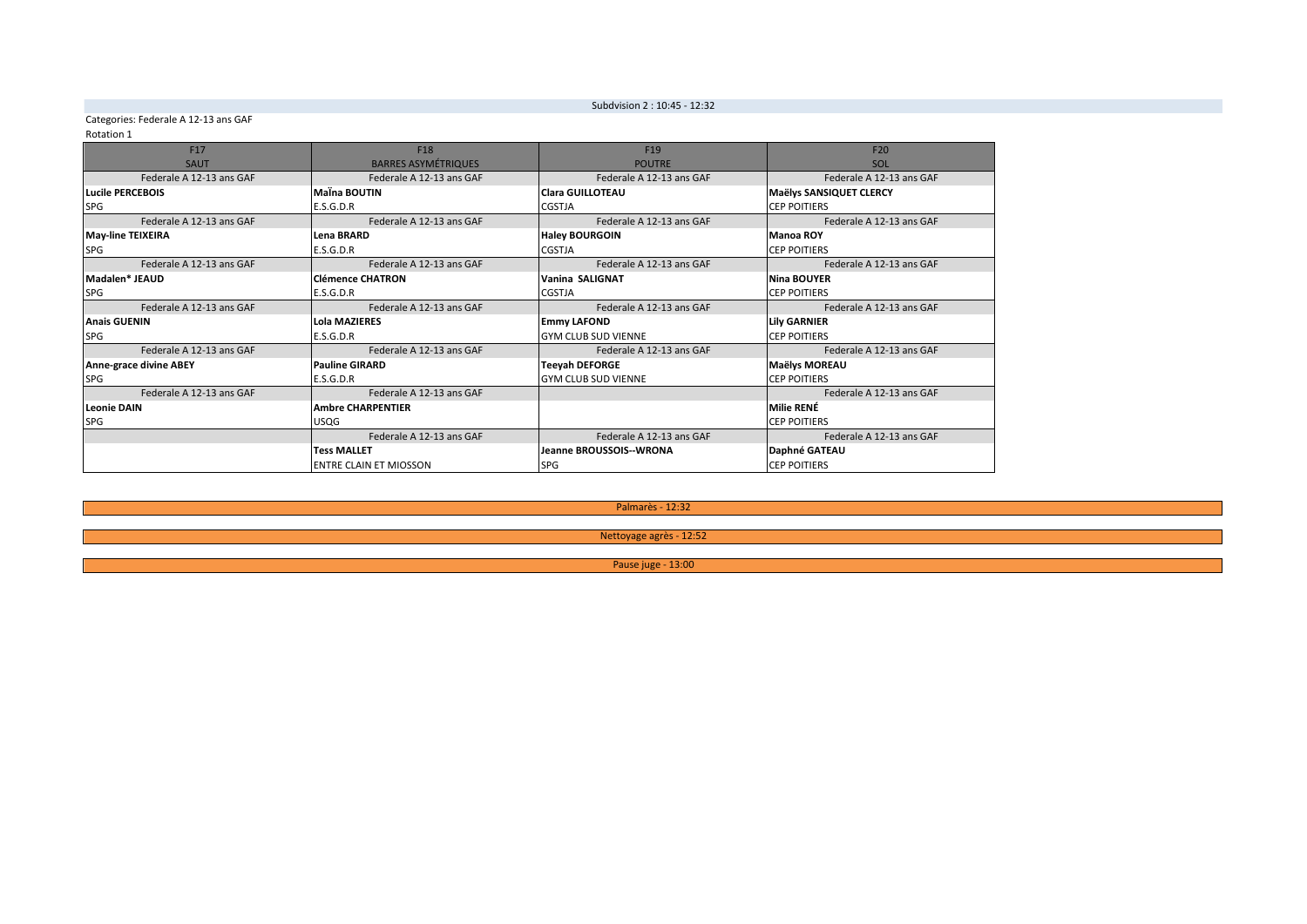### Subdvision 3 : 13:30 - 16:14

Categories: Federale A 14-15 ans GAF, Federale A 16-17 ans GAF, Federale A 18 ans et plus GAF Rotation 1

| F33                        | F34                        | F35                      | F36                      | R1                                  |
|----------------------------|----------------------------|--------------------------|--------------------------|-------------------------------------|
| <b>SAUT</b>                | <b>BARRES ASYMÉTRIQUES</b> | <b>POUTRE</b>            | SOL                      | <b>REPOS</b>                        |
| Federale A 14-15 ans GAF   | Federale A 14-15 ans GAF   | Federale A 14-15 ans GAF | Federale A 14-15 ans GAF | Federale A 14-15 ans GAF            |
| <b>Karen MENAGER</b>       | <b>Maëva GRANGE</b>        | <b>Zoé PEROT</b>         | <b>Manon CHARPENTIER</b> | <b>Romane MAGNAT</b>                |
| SPG                        | E.S.G.D.R                  | <b>CEP POITIERS</b>      | <b>USQG</b>              | <b>CEP POITIERS</b>                 |
| Federale A 14-15 ans GAF   | Federale A 14-15 ans GAF   | Federale A 14-15 ans GAF | Federale A 14-15 ans GAF | Federale A 14-15 ans GAF            |
| Analie* JEAUD              | <b>Lise CRON</b>           | Naëlle LAWRENCE          | <b>Maelys ROUX</b>       | <b>Maelane CHARGELEGUE--CANDIDO</b> |
| SPG                        | E.S.G.D.R                  | <b>CEP POITIERS</b>      | <b>USQG</b>              | <b>CEP POITIERS</b>                 |
| Federale A 14-15 ans GAF   | Federale A 14-15 ans GAF   | Federale A 14-15 ans GAF | Federale A 14-15 ans GAF | Federale A 18 ans et plus GAF       |
| Jade BLOND                 | <b>Elsa LANDET</b>         | <b>Elisa GASSE</b>       | Judith DEREIMS           | <b>Célia CHARLOT</b>                |
| E.S.G.D.R                  | E.S.G.D.R                  | <b>CEP POITIERS</b>      | <b>CGSTJA</b>            | <b>CEP POITIERS</b>                 |
| Federale A 14-15 ans GAF   | Federale A 14-15 ans GAF   | Federale A 14-15 ans GAF | Federale A 16-17 ans GAF | Federale A 18 ans et plus GAF       |
| Eugènie BRUNEAU            | <b>Inès TALON</b>          | <b>Aya EL BOURAKI</b>    | <b>Clemence PINGOT</b>   | <b>Lucie CHARLOT</b>                |
| E.S.G.D.R                  | E.S.G.D.R                  | <b>CEP POITIERS</b>      | CSAD - C GYM             | <b>CEP POITIERS</b>                 |
| Federale A 14-15 ans GAF   | Federale A 14-15 ans GAF   |                          |                          | Federale A 18 ans et plus GAF       |
| <b>Odélia MOREAU</b>       | <b>Olivia MORANDA</b>      |                          |                          | Séléna BARILLOT                     |
| E.S.G.D.R                  | E.S.G.D.R                  |                          |                          | <b>CEP POITIERS</b>                 |
| Federale A 16-17 ans GAF   | Federale A 16-17 ans GAF   |                          |                          |                                     |
| <b>Lalie ROYER</b>         | <b>Auriane SAMY</b>        |                          |                          |                                     |
| <b>GYM CLUB SUD VIENNE</b> | E.S.G.D.R                  |                          |                          |                                     |
|                            | Federale A 16-17 ans GAF   |                          |                          |                                     |
|                            | <b>Manon RAIFFE</b>        |                          |                          |                                     |
|                            | E.S.G.D.R                  |                          |                          |                                     |

Palmarès - 16:14